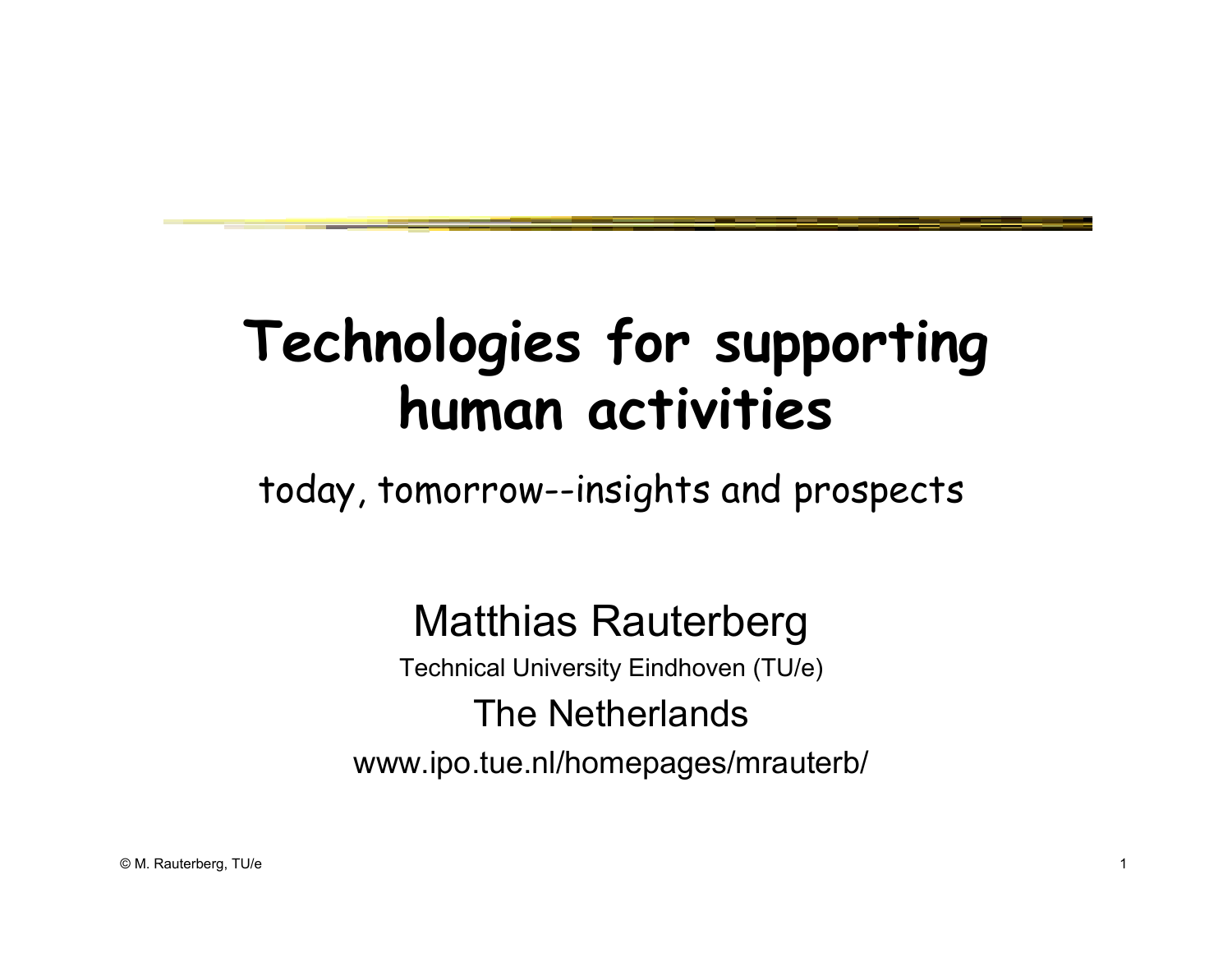# Employment in Europe 2001

#### **European Commission (2001) [PDF]:**

Innovation and technological change, supported with intense investment in human capital, are driving forces for job creation.

Technological progress and investment in ICT are estimated to have contributed 0.5 to 0.7 percentage points yearly to EU GDP growth of about 2.5% since 1995.

Net job creation has been particularly strong in knowledge-intensive sectors like computer and related services (1 million jobs), business services (2.5 million jobs), and health, education and social services (4 million jobs).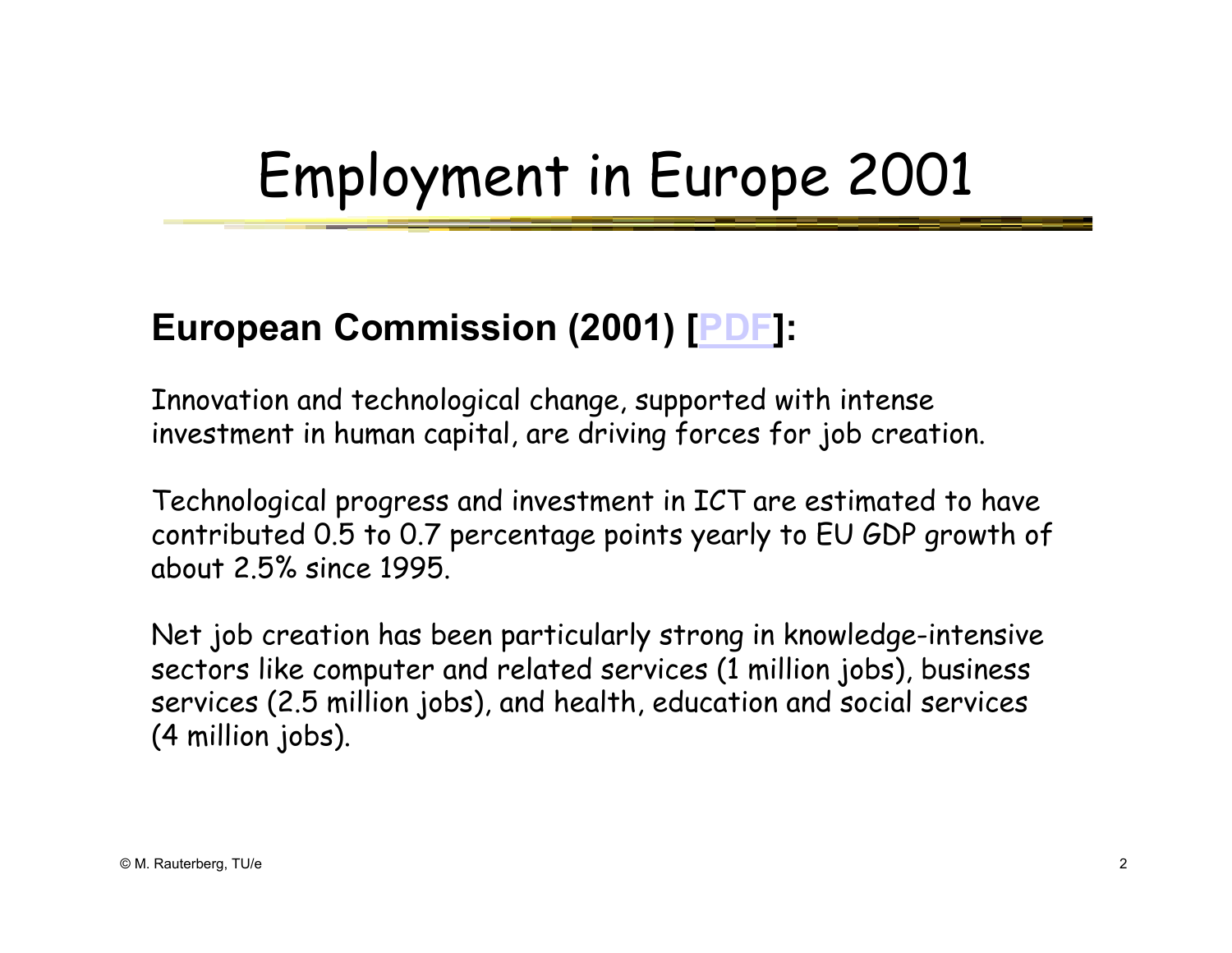#### Employment challenges in the knowledge-based economy



**[source: European Commission 2001; PDF]**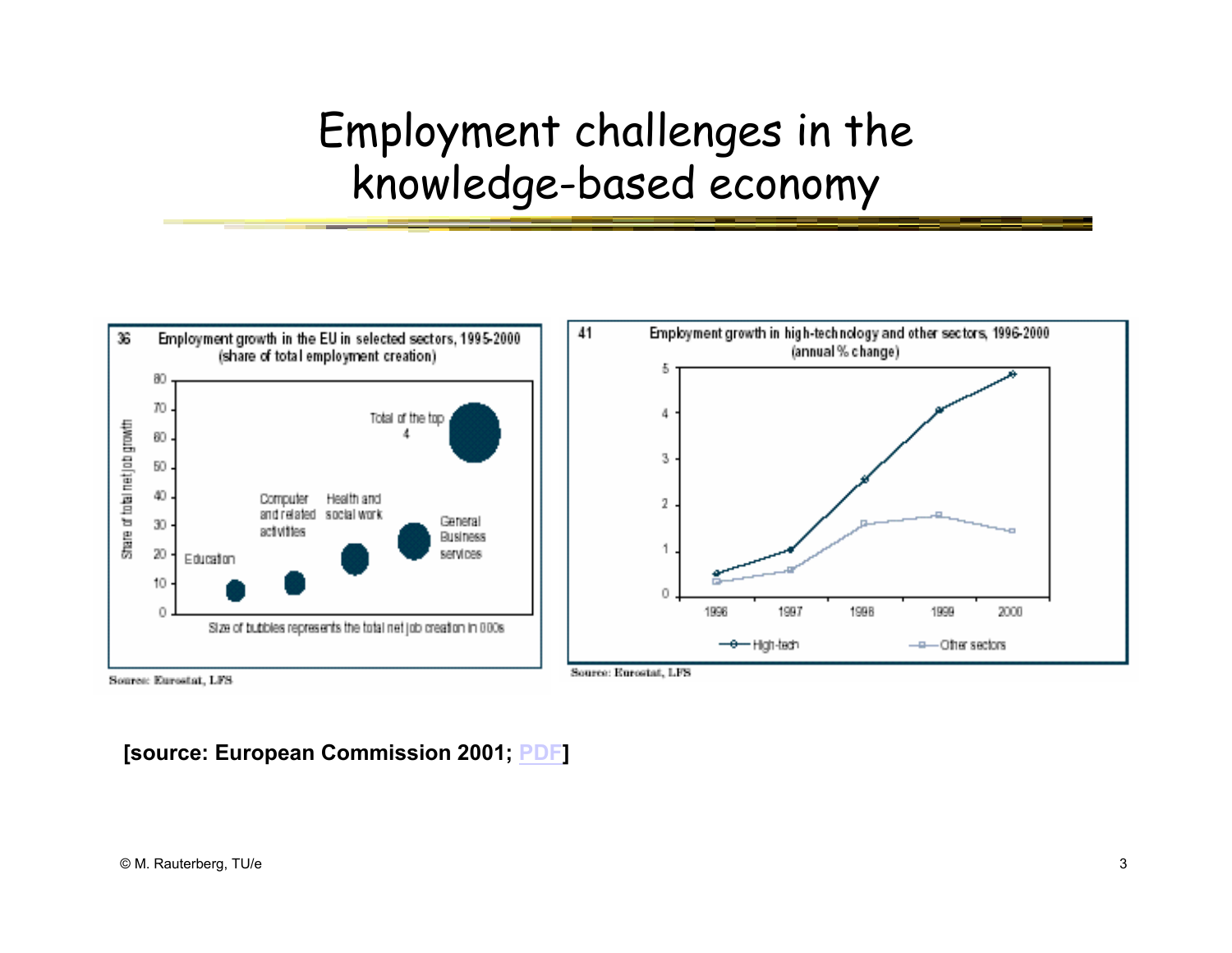### Internet Penetration in Europe



Fig. 1: Internet penetration in Europe per Member State, 1998 - 2000

[source: W. Werdigier & A. Niebuhr (2000) Buero fuer Urbanistik, Austria; PDF]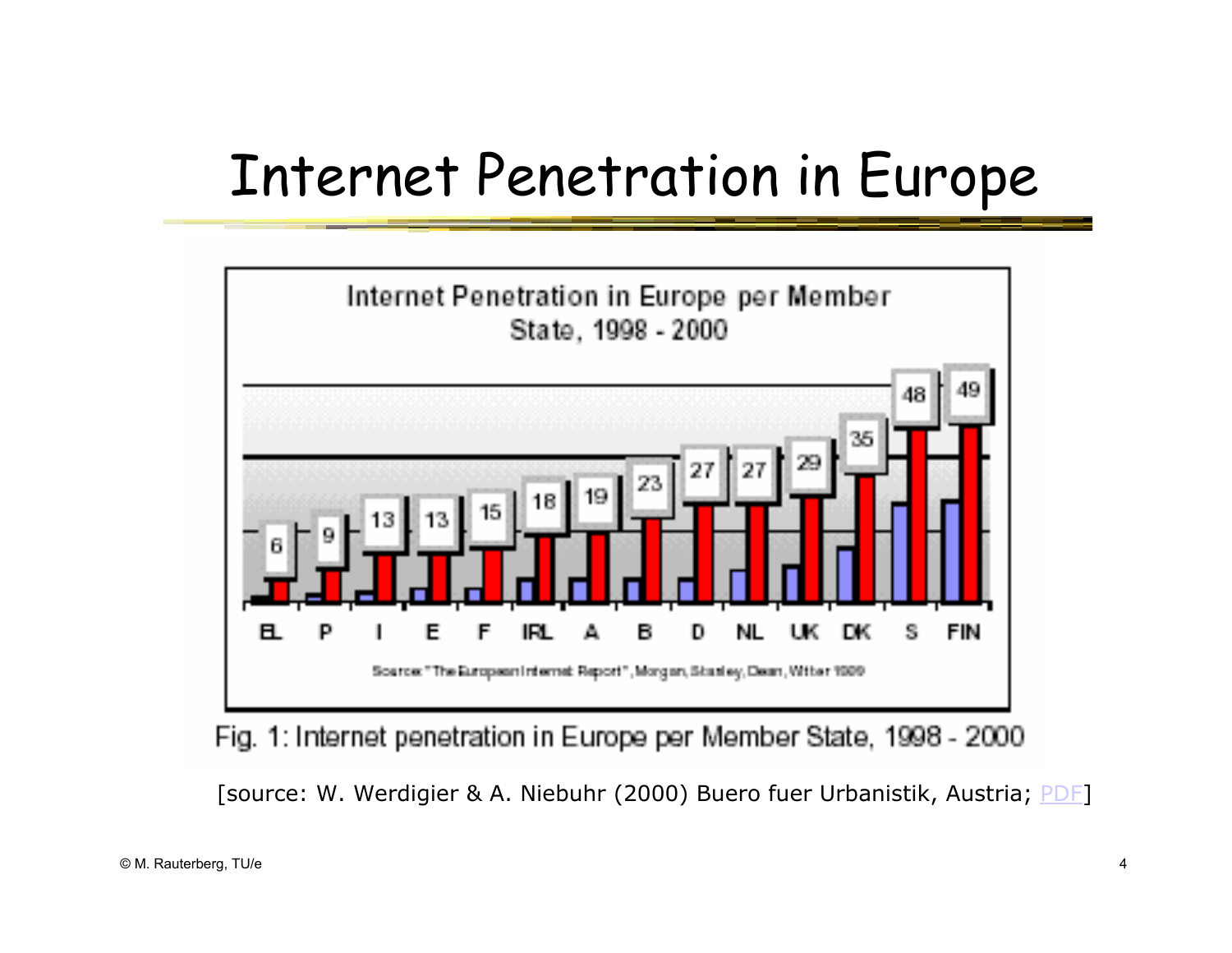# Definition of Teleworkers

#### Box 2 Definition of teleworkers (ECaTT)

#### Home-based teleworkers are those who:

- work from home (instead of commuting to a central workplace) for at least one full working day per week;
- use a personal computer in the course of their work;
- use telecommunications links (telephone/fax/e-mail) to communicate with their colleagues or supervisor during work at home; and
- are either in salaried employment or self-employed, in which case their main working place is on the contractor's premises.

#### Supplementary teleworkers are those who:

If the the home-based category described above except that they spend less than one full day teleworking from home a week. They are called 'occasional teleworkers' to distinguish them from regular teleworkers.

[source: Electronic Commerce and Telework Trends (ECaTT) 1999; PDF]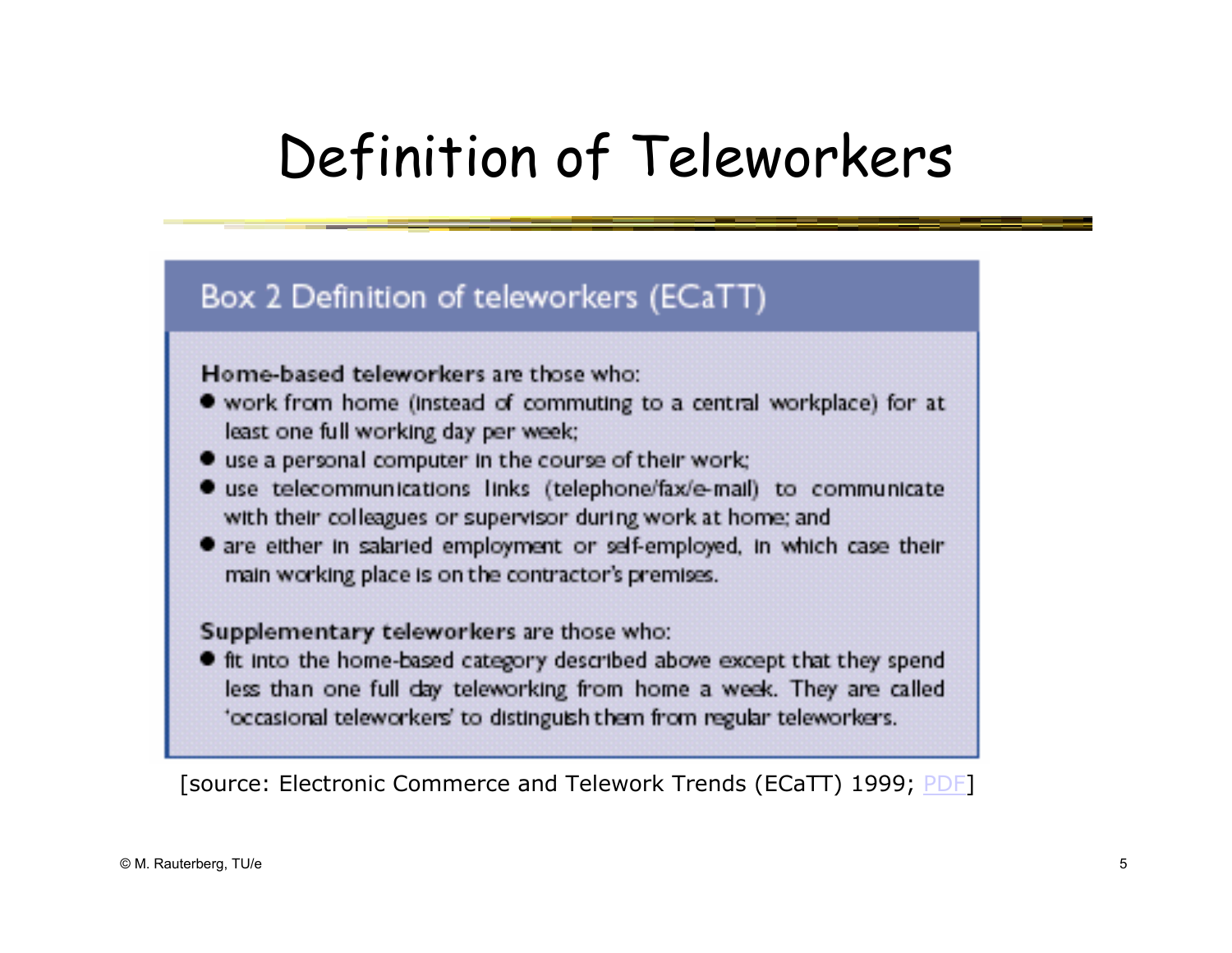## Distribution of Teleworkers



is Home-based taleworkers who spend less than one full day taleworking from home a week.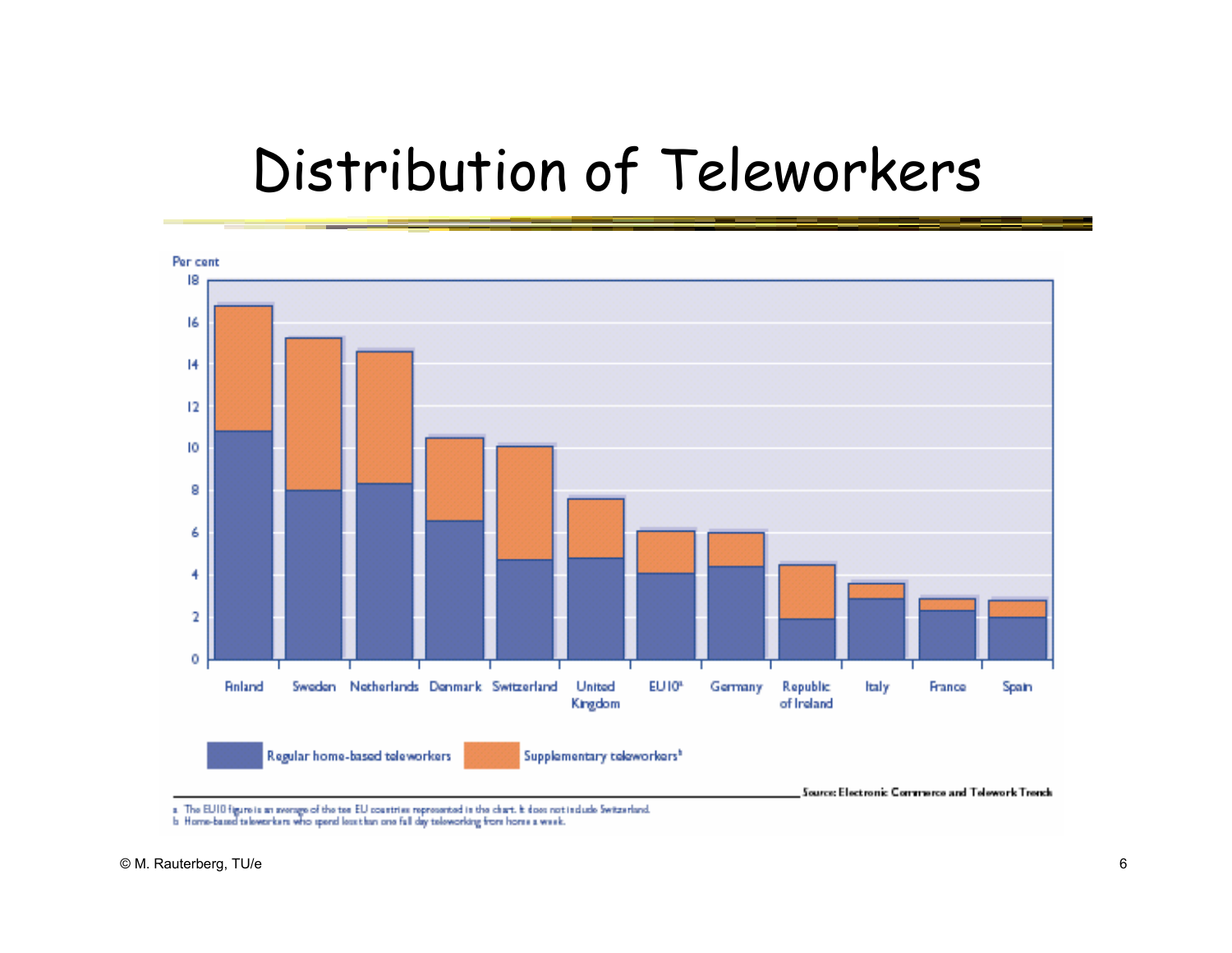## Spread of Telework in 2005



First extrapolation model: results for 5 major European countries (all teleworkers)

[source: K. Gareis & N. Kordey (2000) empirica GmbH, Germany; PDF]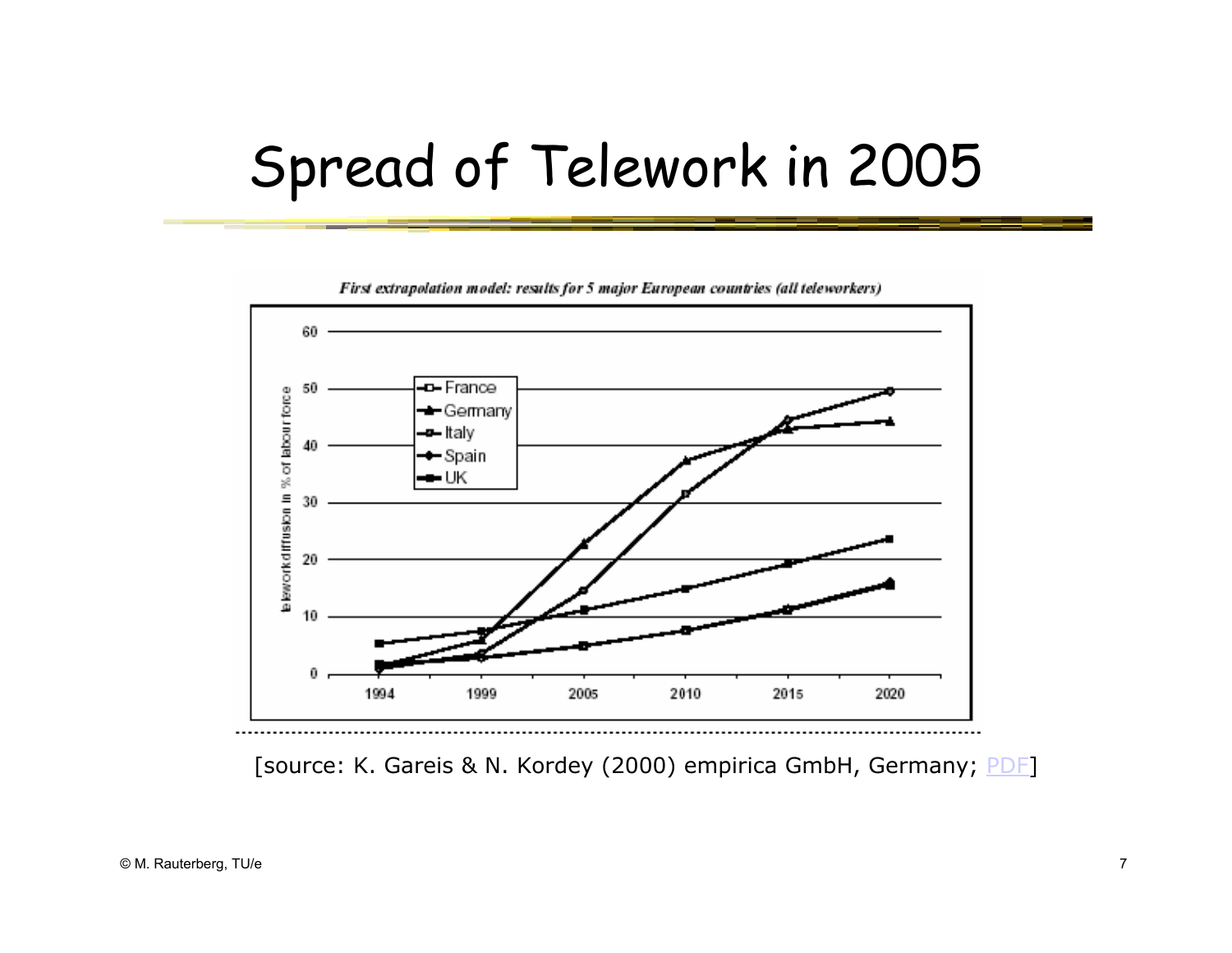## Flexible Work in the Future



Information-processing jobs will play the central part in the future.

Offices users of the future will come mainly from the so-called TIME-sectors telecommunication, information technology, the media and entertainment.

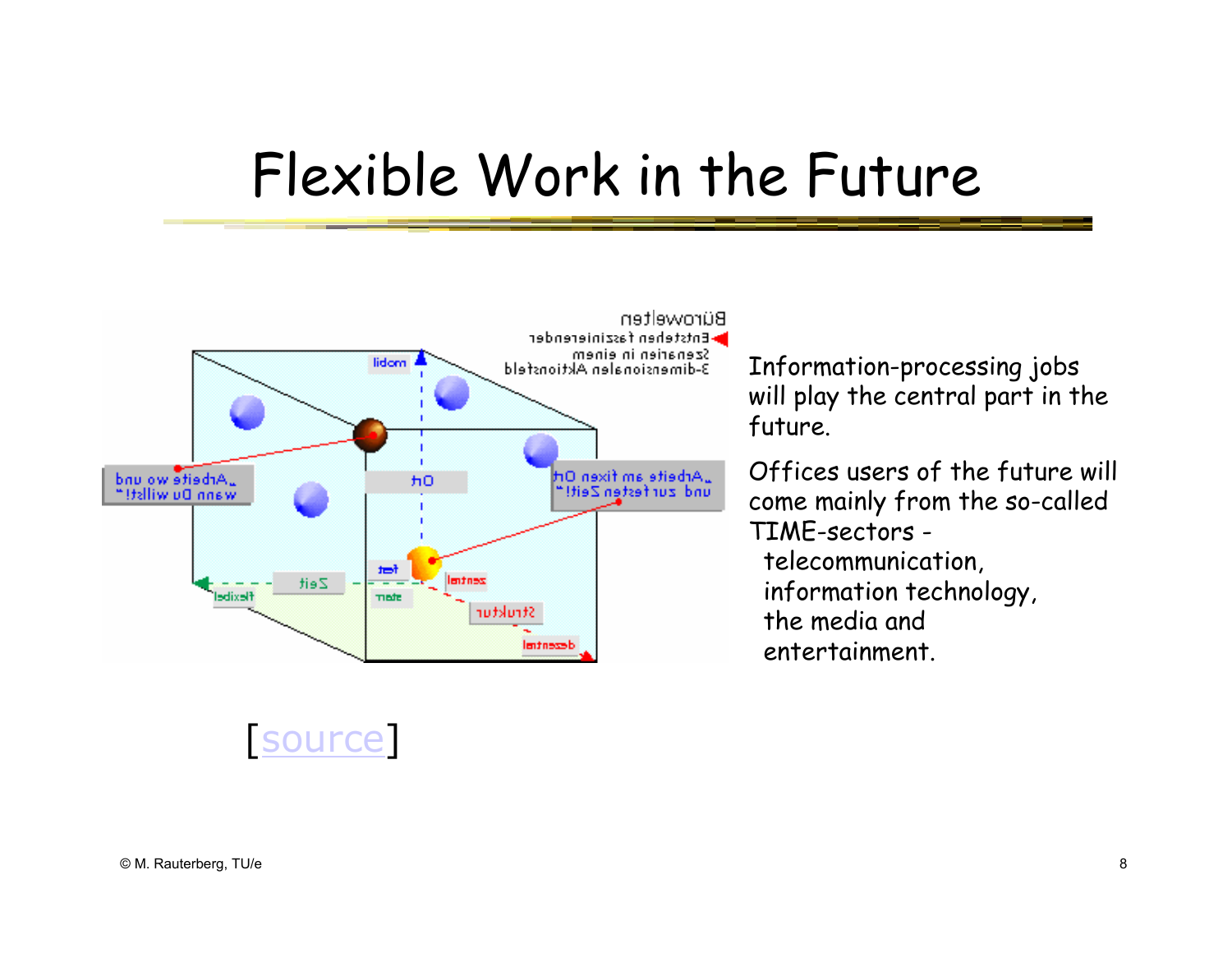#### Trends in User Interface Technology



#### Mobile computing

Ambient rooms and Cooperative buildings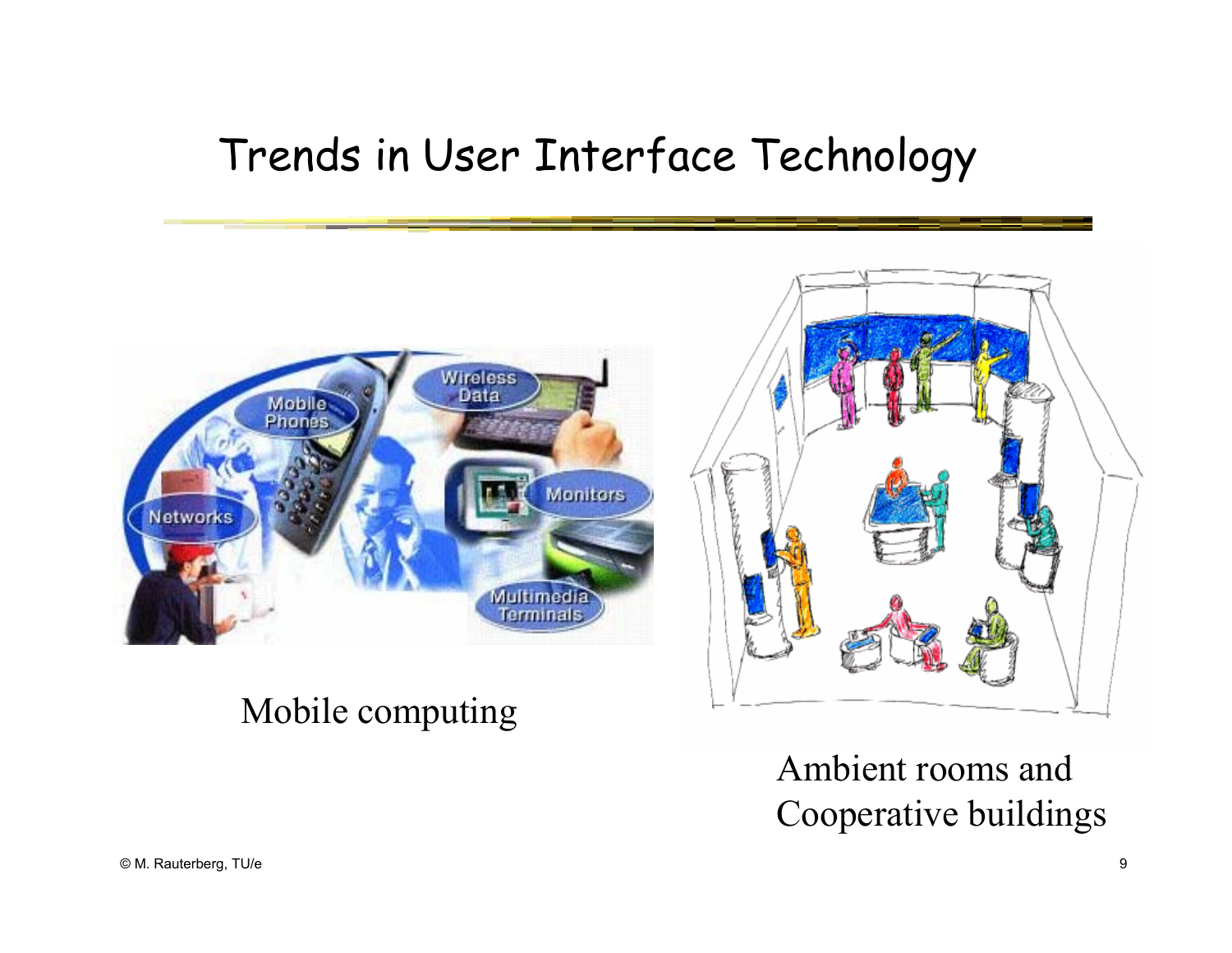## SUN Starfire Office Vision 1995



Starfire, the Movie, showing a day in the life of a knowledge worker in the year 2004...

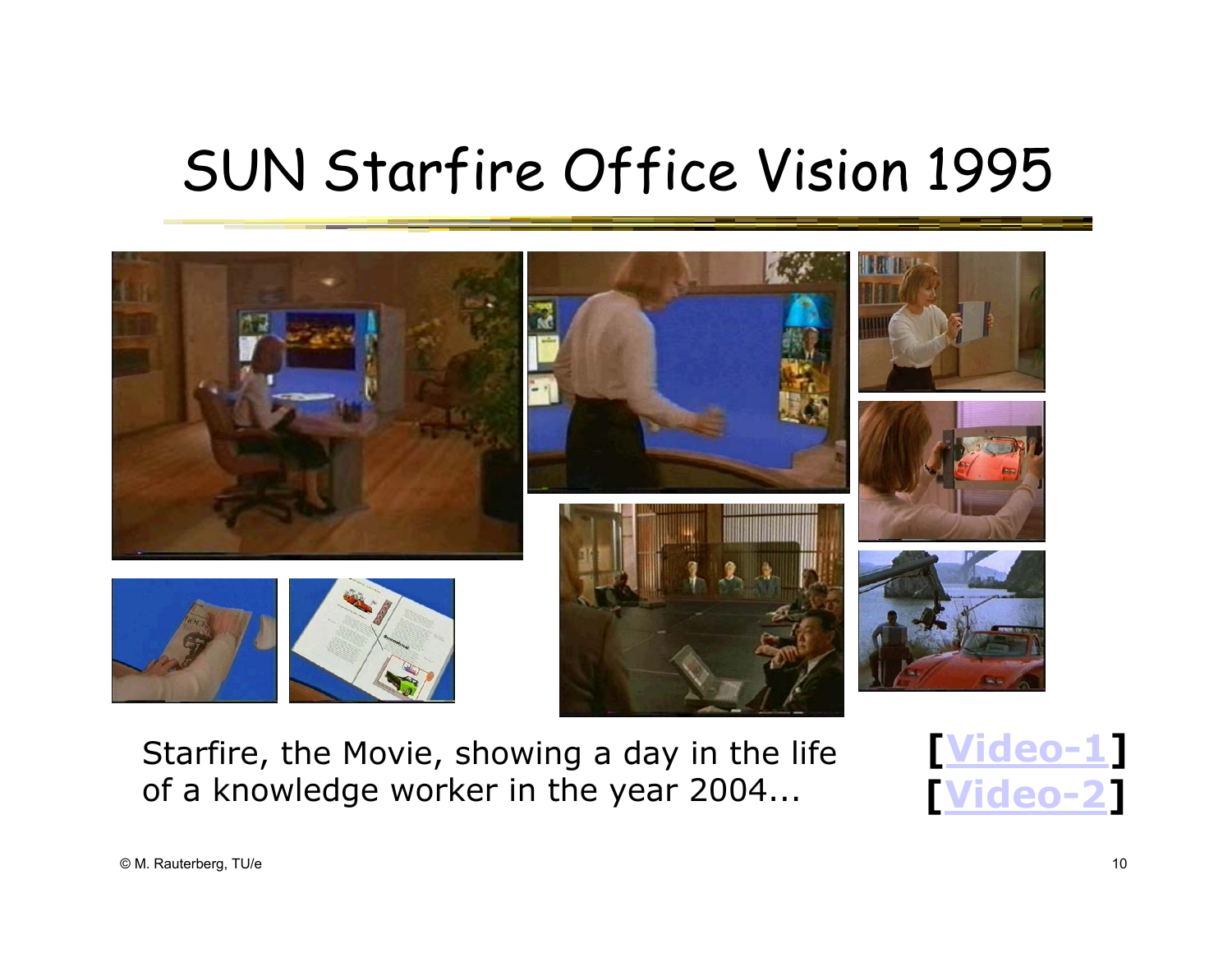## PHILIPS Ambient Home 1999



[background material **PDF] Wideo** 

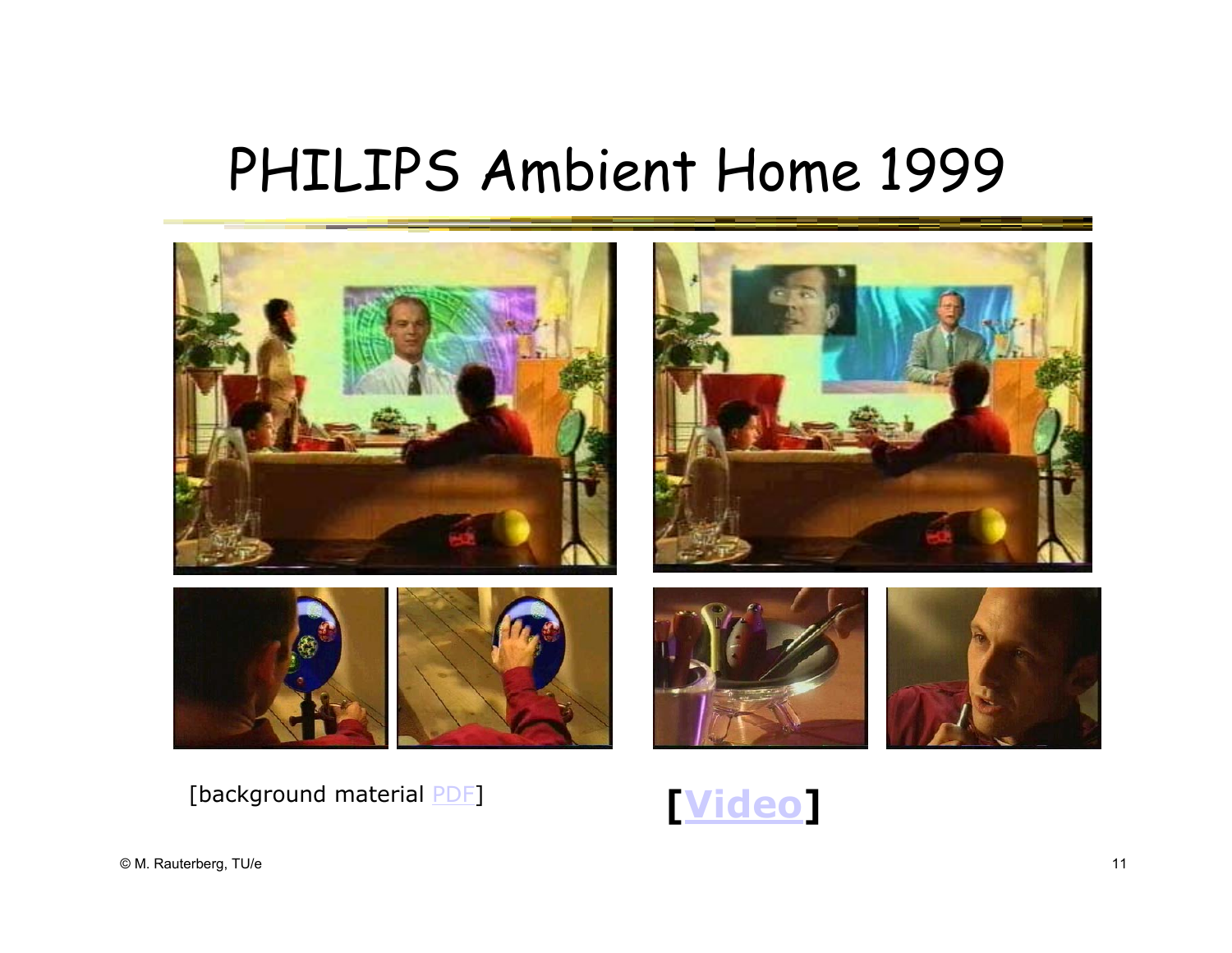#### Creativity Rooms for the Information Society



Working in the future is tightly connected to the office of the future as the place for processing information and knowledge. Modern information and communication technologies change the office world. Electronic interaction will become increasingly multimodal: video-conferences combine image and sound, holographic effects combined with audio and video sensors allow a telepresence, exoskeletal systems with data gloves, artificial robotic limbs, an "intelligent 2nd skin" etc. will be able to feel touching and to transmit this to haptic output devices. Research activities leading to miniaturized electronic products, which can be replaced and worn with ease and which are connected to man's organs by exonerves are still a vision. All individual personal electronic devices like headphones, mobile phone, dictating machine, satellite navigation system, medical monitoring systems etc. are seamlessly woven into a wireless body network and link man, who will become a cyborg, to the worldwide digital network. For instance he may have his current locative coordinates displayed through a navigation system or e-mails by "intelligent glasses" through laser projection.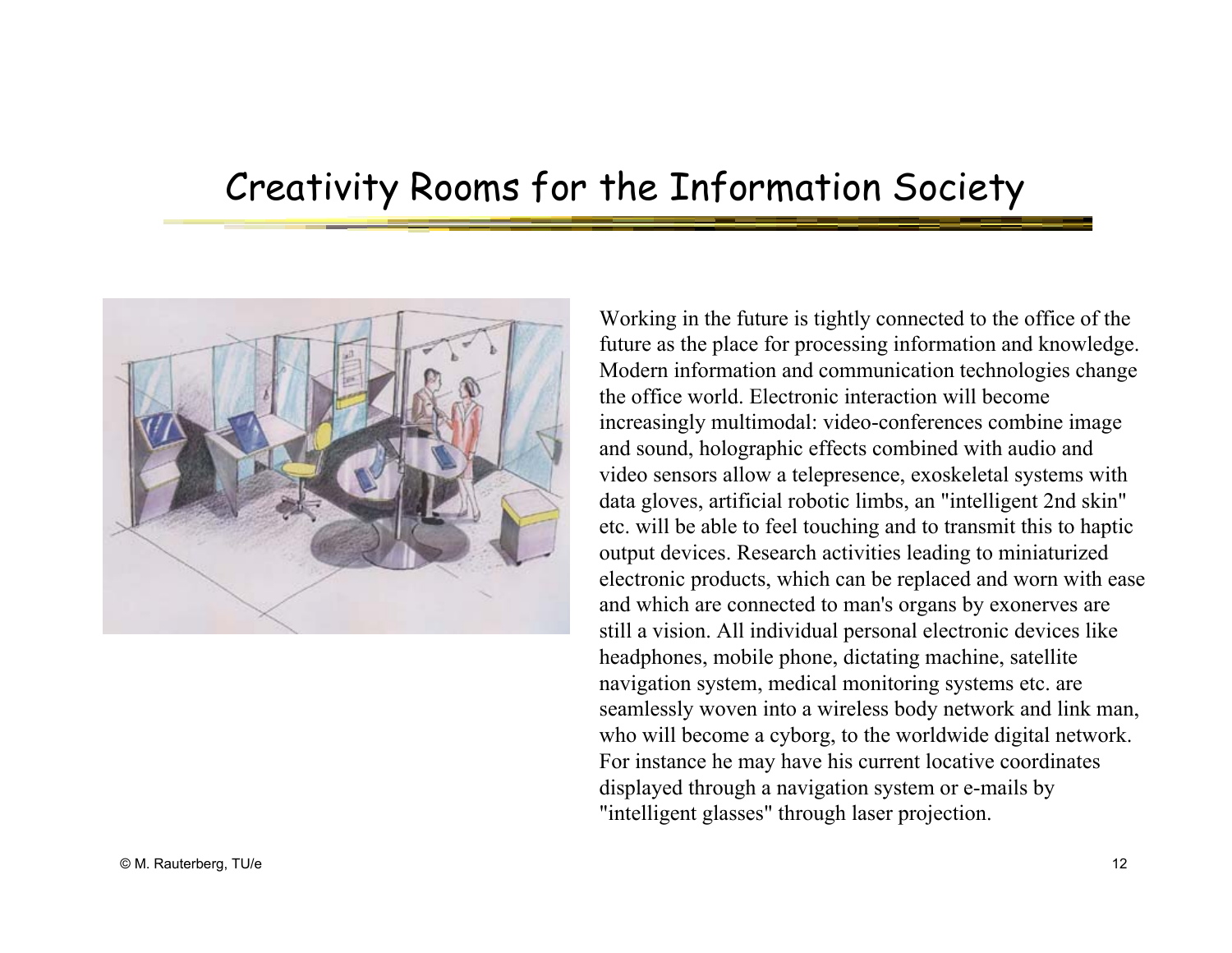#### Advanced Office Tele-communication



[University of North Carolina USA, 2002]





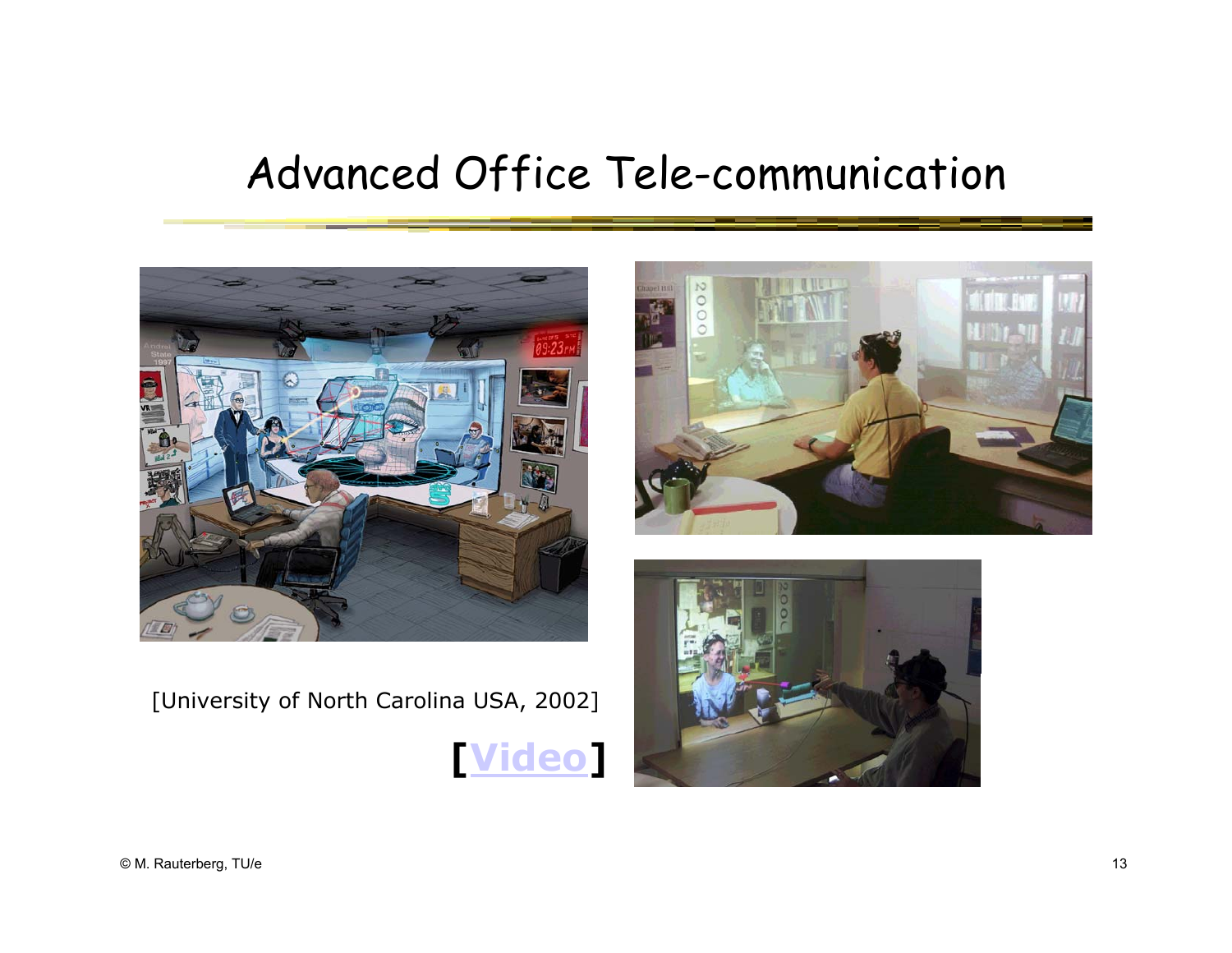### Roomware Components at FhG IPSI



The Roomware® components were developed in the AMBIENTE-division at GMD-IPSI in Darmstadt as part of the i-LAND environment (Streitz et al, 2001). Roomware® results from the integration of information technology into room elements as, eg, walls, doors, and furniture.















© M. Rauterberg, TU/e 14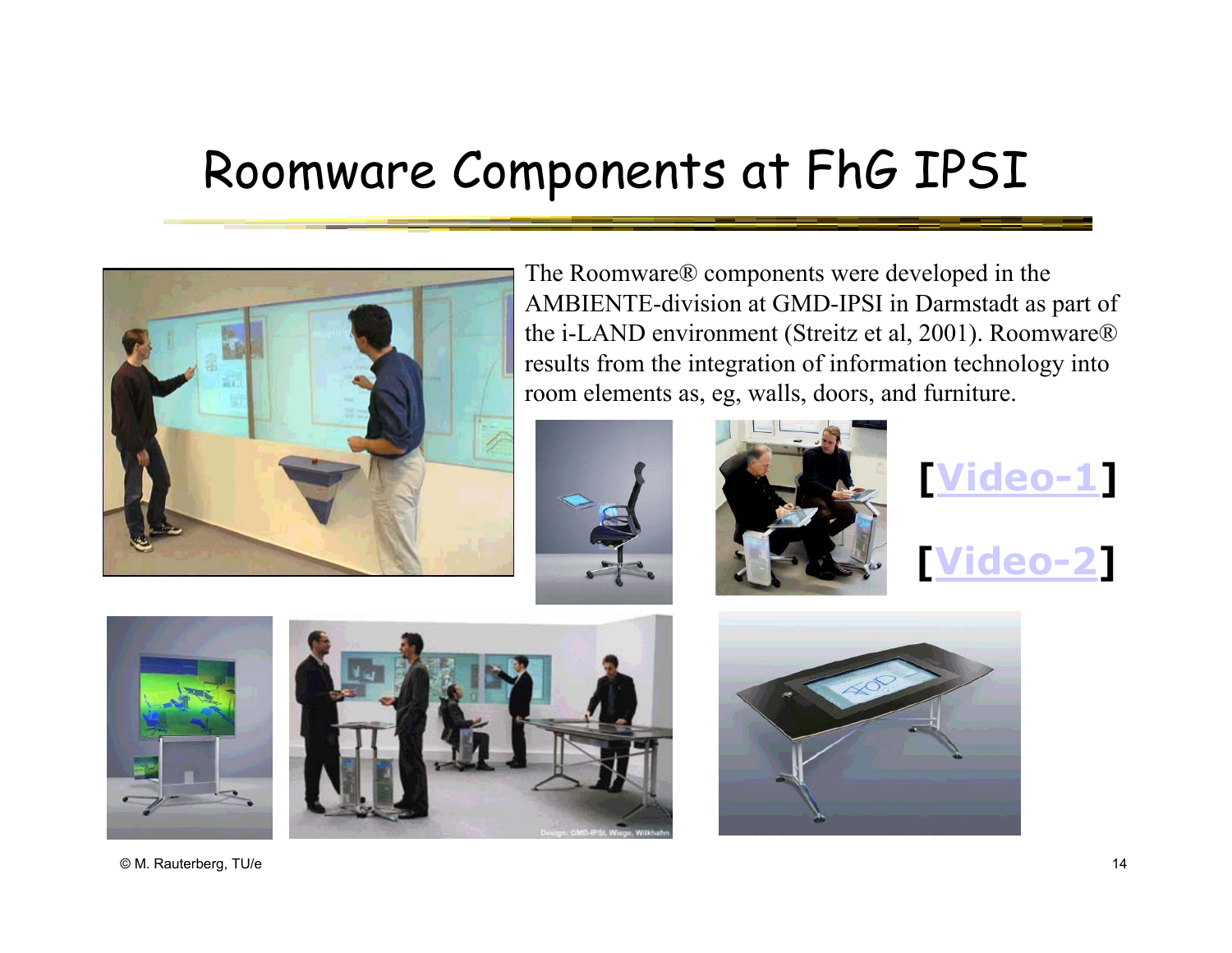#### New Display Technology at Microsoft

Microsoft uses the Center for Information Work (CIW) to explore advances in software development, in combination with prototype technology developed by CIW technology participants Sony, Acer and Intel. The Center offers a hands-on illustration of how these innovations will advance management of information fatigue, mobility and data analysis, as well as unify business processes and collaboration.



In the CIW model and prototype work environment, each employee workstation includes Sony 15- and 18-inch (viewable area, measured diagonally) flat-panel LCD monitors (models: SDM-S51/B and SDM-S81/B), lined up side-by-side across the desk to form a large display screen. Visitors can view content -- e-mail on one screen, documents on another, and video on the other. Microsoft BroadBench software allows them to drag-and-drop files from one Sony screen to the next to help multi-task, and manage the information flow and exchange.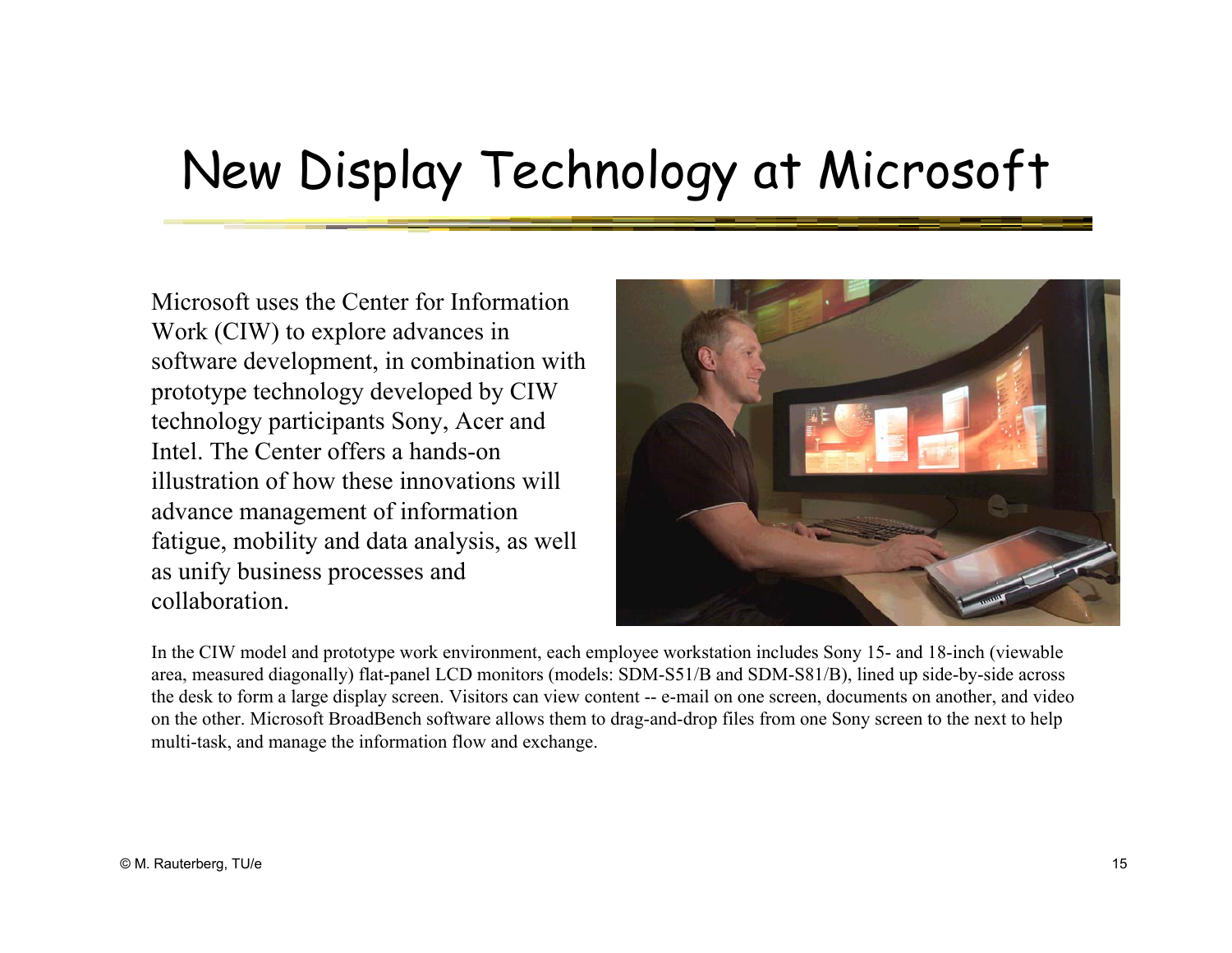# Office and Home of the Future

•

•







Library





#### Bill and Melinda Gates' \$97 million house

- •**Main characteristics:**
- Home automation can link lighting, entertainment, security, **tele-communications**, heating and air conditioning into one centrally controlled system.

 Miles of communication cable, largely fiber optic, run throughout the house, linking computer servers powered by the Windows NT operating system. In each room, touch-sensitive pads control lighting, music, and climate. Visitors will wear small electronic pins, which will let the computers know who and where they are. Lights and other settings will adjust automatically. Floors throughout the house (and the driveway) are heated.